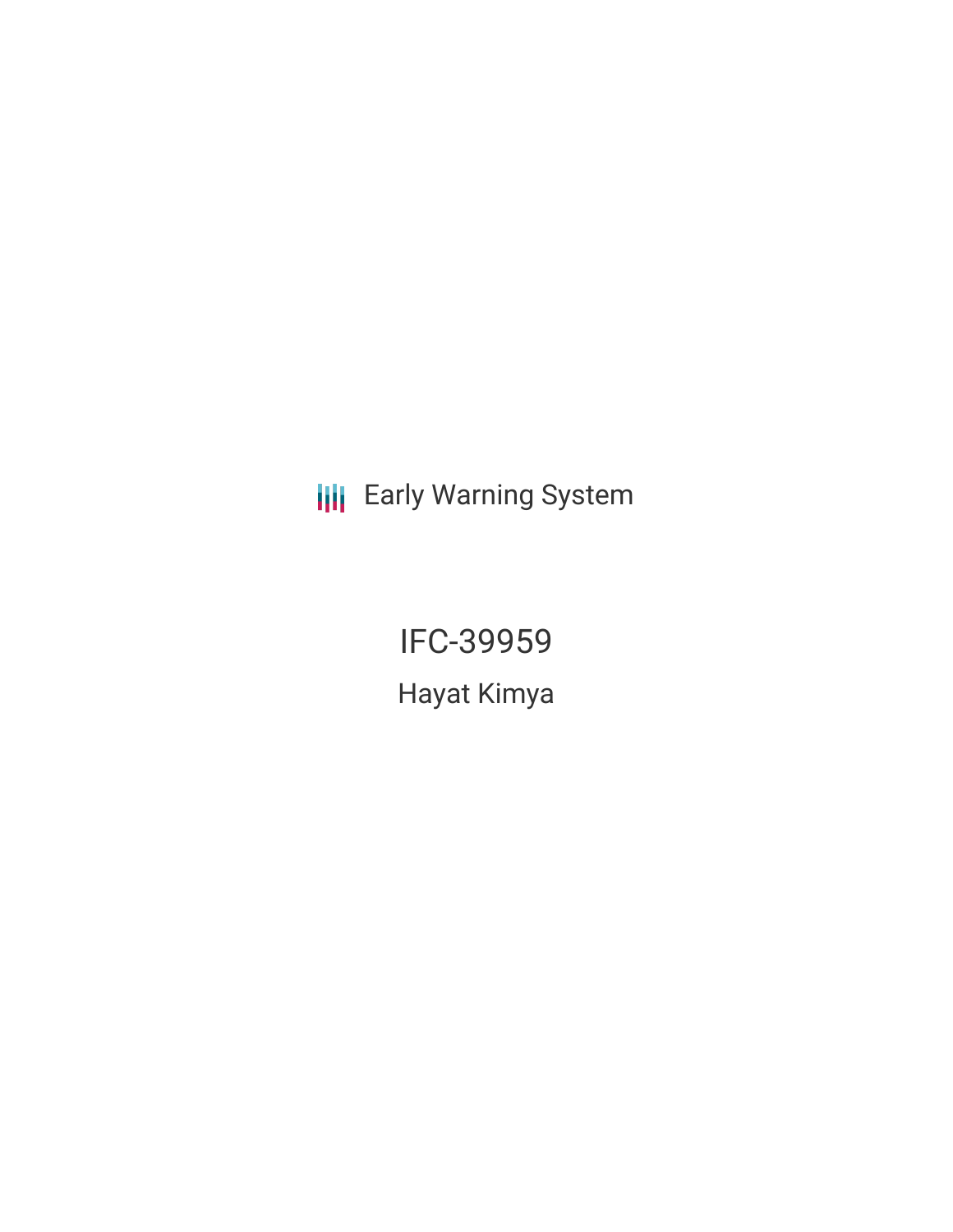### **Quick Facts**

朋

| <b>Countries</b>               | Algeria, Egypt, Nigeria, Pakistan, Vietnam |
|--------------------------------|--------------------------------------------|
| <b>Financial Institutions</b>  | International Finance Corporation (IFC)    |
| <b>Status</b>                  | Approved                                   |
| <b>Bank Risk Rating</b>        | B                                          |
| <b>Voting Date</b>             | 2018-11-30                                 |
| <b>Borrower</b>                | Hayat Kimya Sanayi A.S.                    |
| <b>Sectors</b>                 | Agriculture and Forestry                   |
| <b>Investment Type(s)</b>      | Loan                                       |
| <b>Investment Amount (USD)</b> | \$200.00 million                           |
| <b>Project Cost (USD)</b>      | \$600.00 million                           |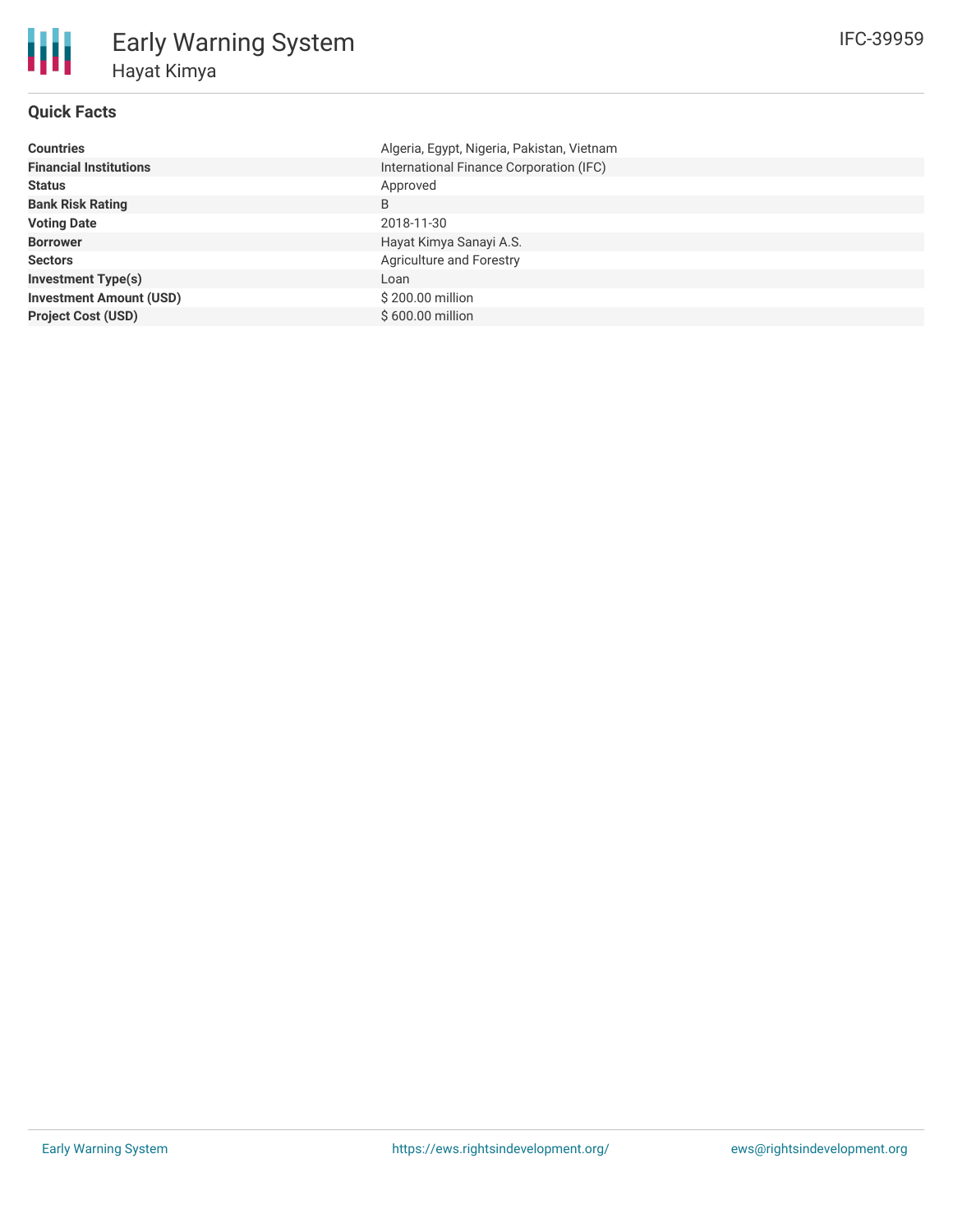

### **Project Description**

Hayat Kimya Sanayi A.S. is a leading fast moving consumer good company in Turkey engaged in the manufacturing of (i) personal care (baby care, lady care and adult incontinence products), (ii) family care (facial and bath tissues, kitchen towels, napkins etc.); and (iii) fabric/home care products (detergent, softener, cleaning liquids etc.). Hayat Kimya holds prominent market positions in most markets it serves. In addition to its home country (Turkey), the Company has manufacturing assets in five other countries in the EMENA region (Egypt, Iran, Algeria, Nigeria and Russia).

Within the scope of the Project, capacity of the existing operations in Egypt, Nigeria and Algeria will be increased and modernized while greenfield investments will be carried out in Pakistan and Vietnam.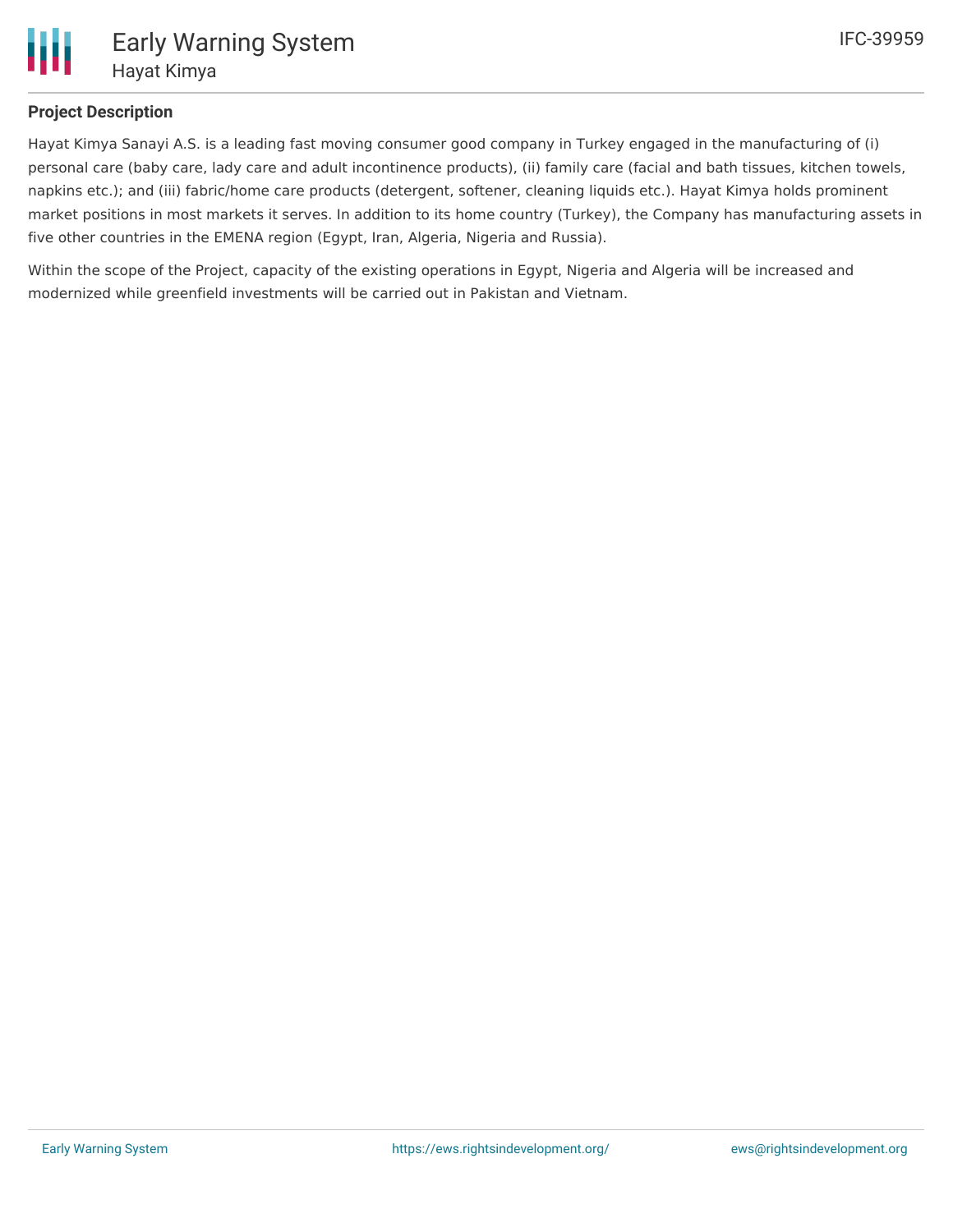

#### **Investment Description**

• International Finance Corporation (IFC)

The total Project cost is estimated at US\$600 million. IFC is considering providing Hayat Kimya a debt funding package at an amount of up to US\$200 million equivalent. The proposed debt package consists of an A loan up to US\$75 million equivalent for IFC's own account and a syndicated B loan up to US\$125 million equivalent.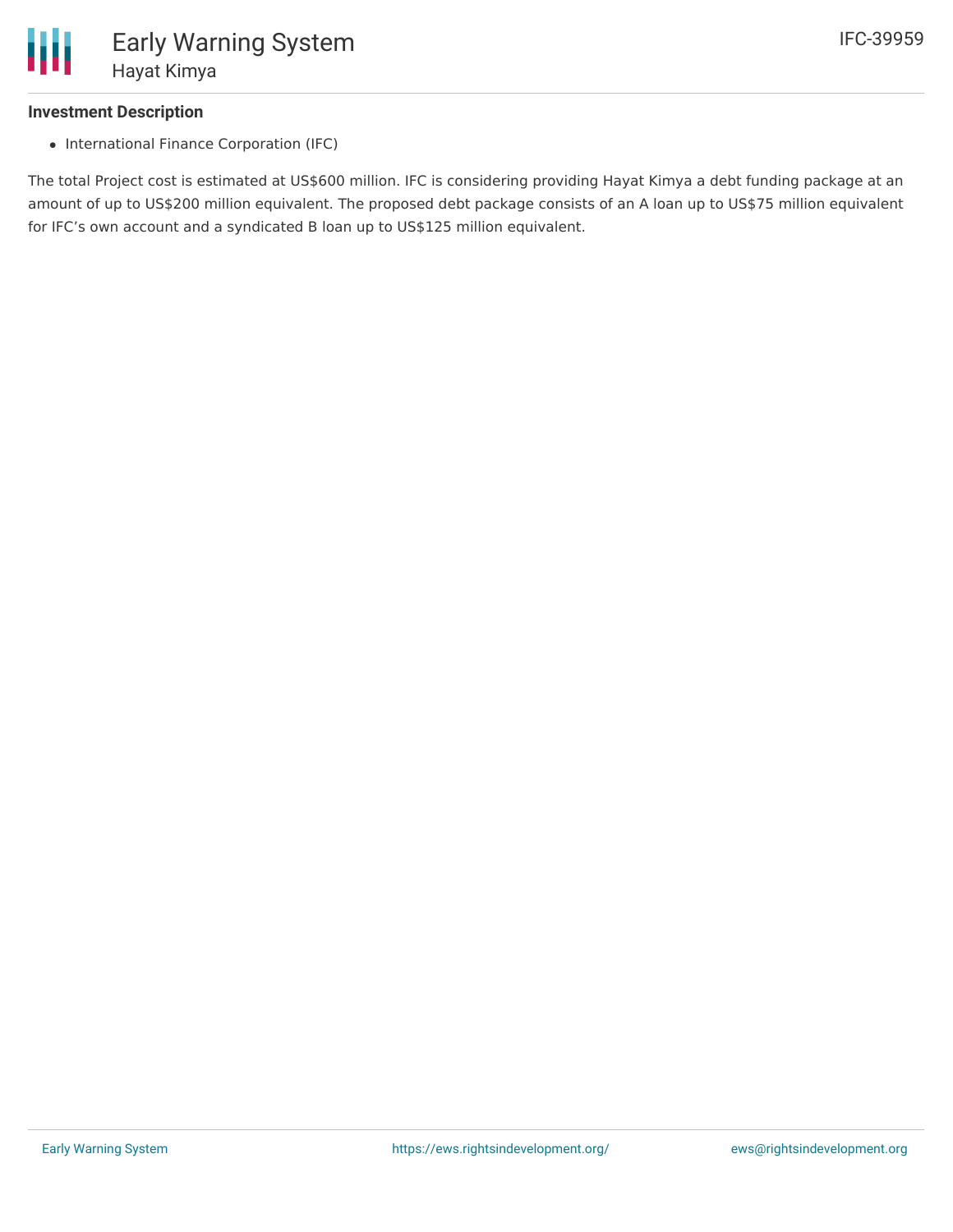

#### **Private Actors Description**

Hayat Kimya is headquartered in Turkey but has operations in the wider EMENA region. The Company and its subsidiaries are ultimately owned by the Turkish Kigili Family.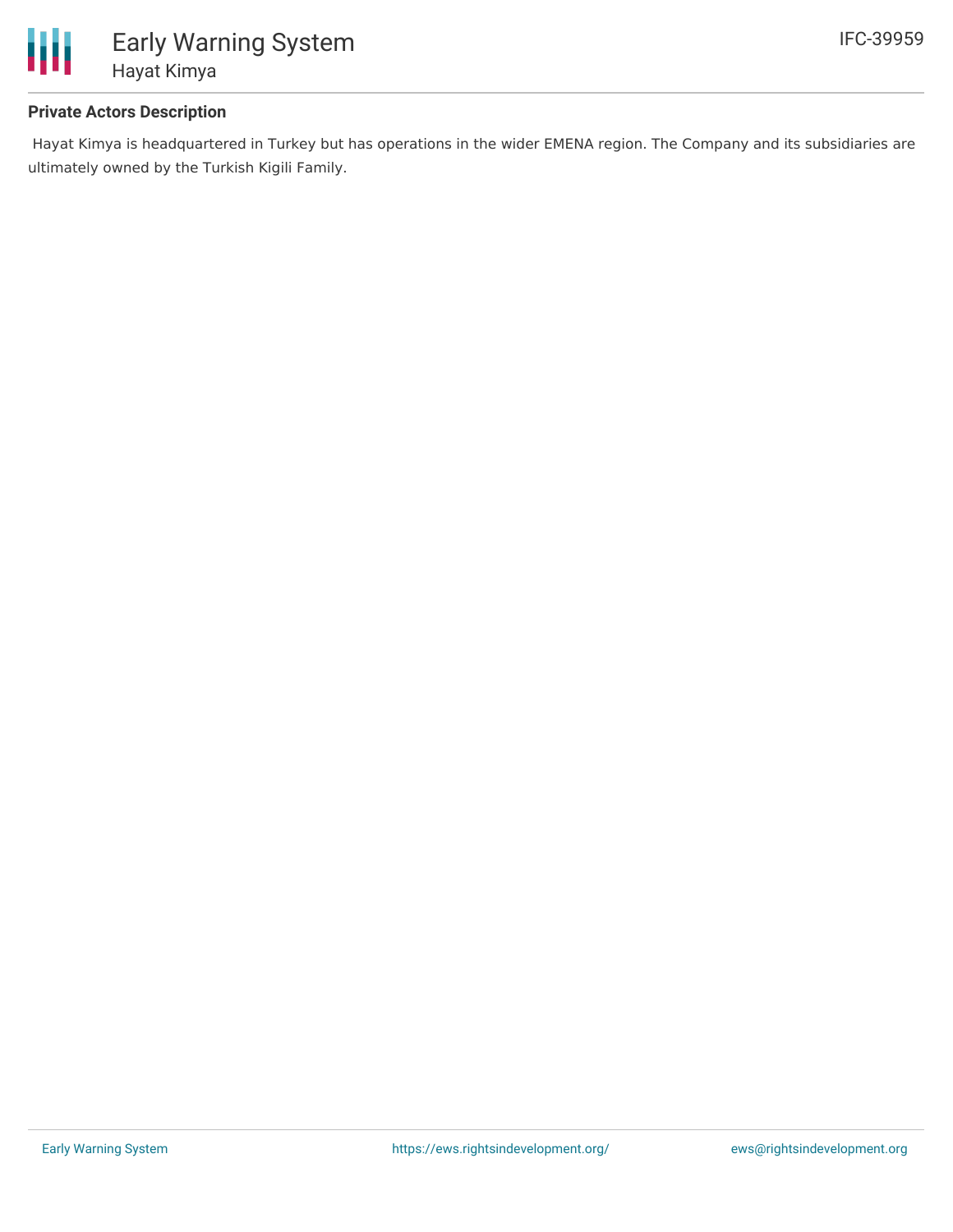

## 冊 Early Warning System Hayat Kimya

| <b>Private Actor 1</b> | <b>Private Actor</b><br><sup>1</sup> Role | <b>Private Actor</b><br>  Sector | <b>Relation</b> | <b>Private Actor 2</b>  | <b>Private Actor</b><br>2 Role | <b>Private Actor</b><br>2 Sector |
|------------------------|-------------------------------------------|----------------------------------|-----------------|-------------------------|--------------------------------|----------------------------------|
| $\sim$                 | -                                         | $\sim$                           |                 | Hayat Kimya Sanayi A.S. | Client                         | $\sim$                           |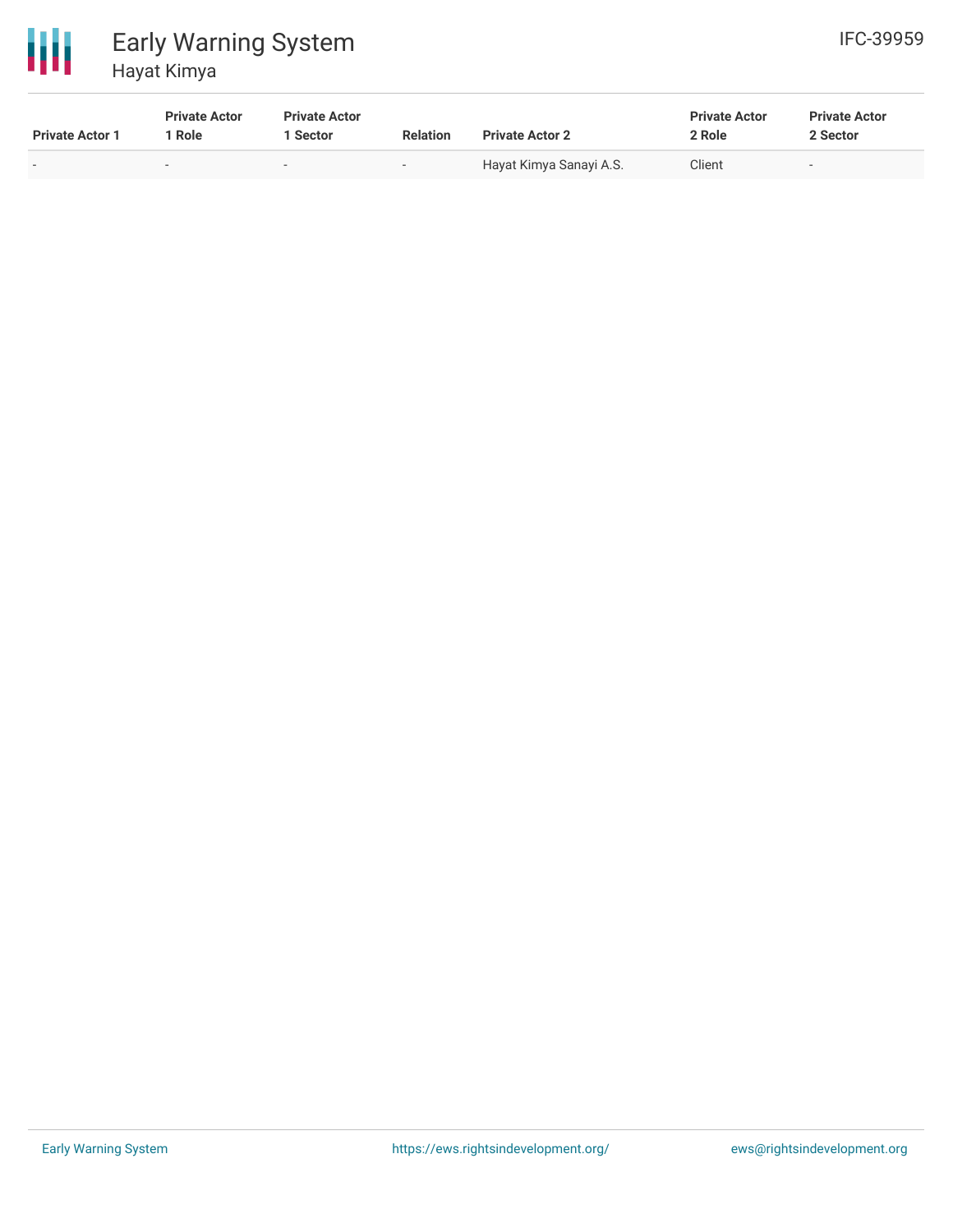

# **Contact Information**

Hayat Kimya Sanayi A.S. Mrs. Ayla Haciahmetoglu Treasury Director +90 216 554 41 77 ahaciahmetoglu@hayat.com.tr Mahir Iz Cad. No:25 34662 Altunizade Uskudar/Istanbul, Turkey <https://www.hayat.com.tr>

Hayat Kimya Sanayi A.S. Mahir Iz Cad. No:25 34662 Altunizade Uskudar, Istanbul, Turkey Tel: +90 216 554 40 00

#### **ACCOUNTABILITY MECHANISM OF IFC**

The Compliance Advisor Ombudsman (CAO) is the independent complaint mechanism and fact-finding body for people who believe they are likely to be, or have been, adversely affected by an IFC or MIGA- financed project. If you submit a complaint to the CAO, they may assist you in resolving a dispute with the company and/or investigate to assess whether the IFC is following its own policies and procedures for preventing harm to people or the environment. If you want to submit a complaint electronically, you can email the CAO at CAO@worldbankgroup.org. You can learn more about the CAO and how to file a complaint at http://www.cao-ombudsman.org/